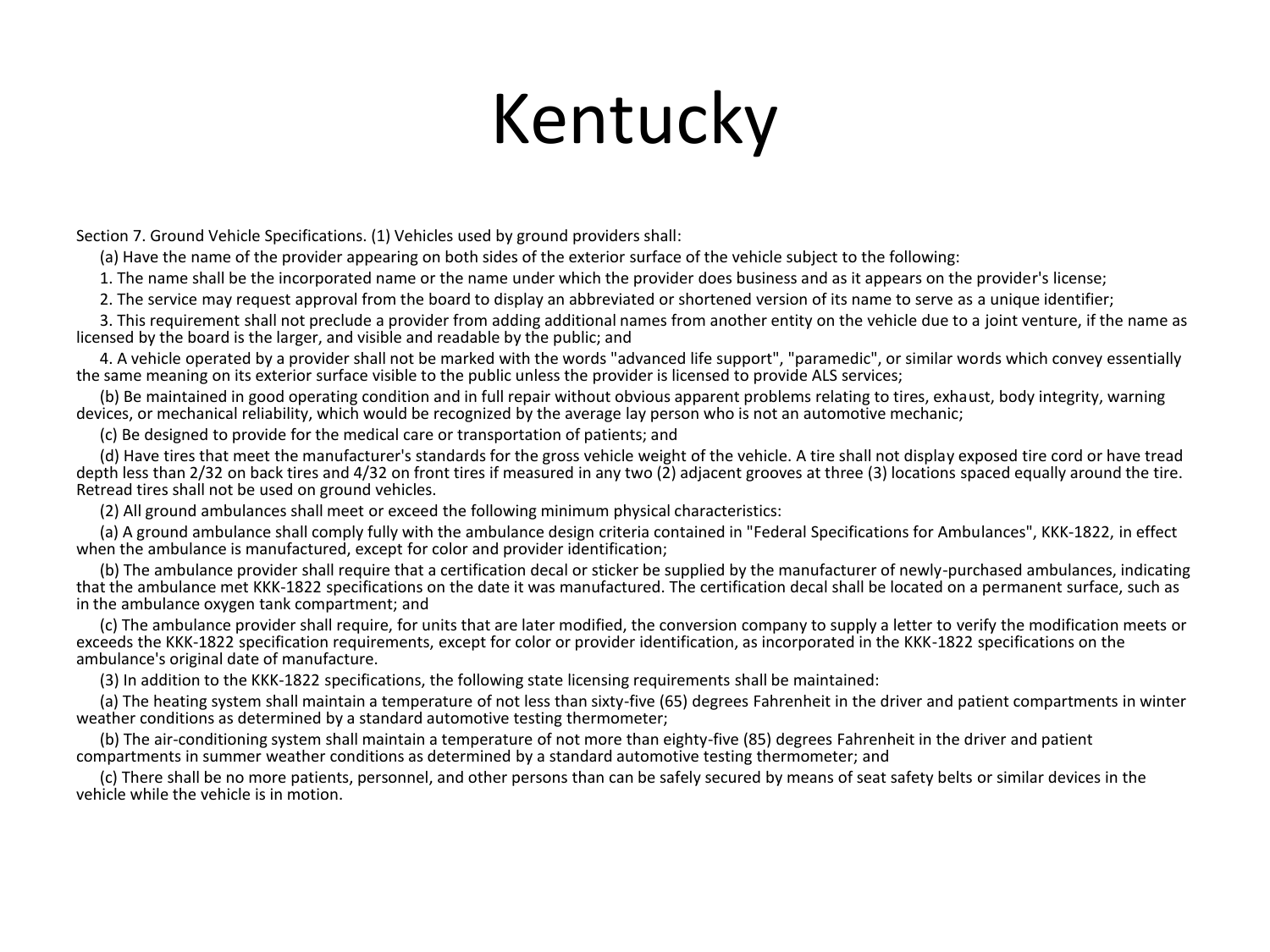## Missouri

- (2) Each vehicle operated as an ambulance shall meet the following vehicle design, specification, operation and maintenance standards:
- (A) Vehicle Design and Specification Standards. In providing the transportation of patients, ambulance services shall utilize only vehicles specifically designed, manufactured and equipped for use as an ambulance and which meet current (at date of vehicle manufacture) U.S. Department of Transportation KKK-A-1822 specifications with exceptions of the following:
- 1. Image elements (such as paint) may be altered to the agency's preference;
- 2. Variation of warning lights is allowed for: type and color of lens, strobe lights in lieu of halogen lights, additional warning lights beyond the U.S. Department of Transportation KKK-A-1822 specifications;
- 3. Power supply and equipment in the patient compartment may be altered to the agency's preference; and
- 4. Other variations may be allowed by the Bureau of EMS;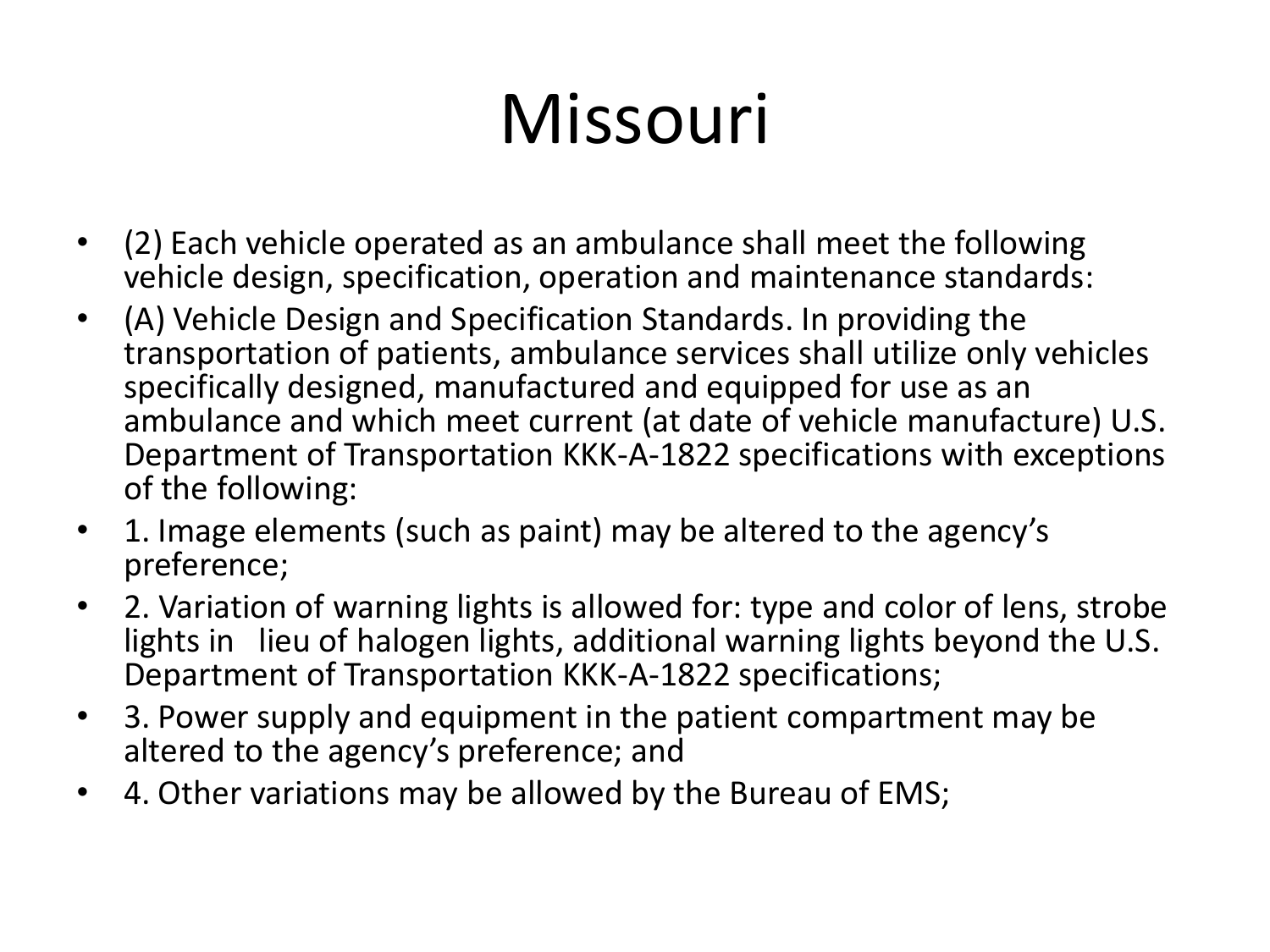## Nebraska

#### 12-004.01 Ambulance Standards

12-004.01A After March 7, 1999 motor vehicles purchased for the transportation of patients must comply with the Federal Specifications for Ambulances, KKK-A-1822C, issued by the United States General Services Administration; except Section 3.16.2, COLOR, PAINT, AND FINISH, AND Section 3.16.2.1, COLOR STANDARDS AND TOLERANCES. The entity purchasing the ambulance may establish their own standards for painting and paint schemes.

Specifications may be obtained from: General Services Administration, Federal Supply Service Bureau, Specifications Section, Suite 8100, 470 East L'Enfant Plaza, SW, Washington, DC 20407;

12-004.01B Aircraft used for the transportation of patients must comply with Federal Aviation Administration Regulations 14 CFR 135 that is current on the effective date of these regulations and related Bulletins and Supplements. These documents may be obtained from: United States Department of Transportation, Subsequent Distribution Office, Ardmore East Business Center, 3341 Q 75th Avenue, Landover, Maryland 20785; and

12-004.01C Ambulances used for the transportation of patients that are owned by licensed emergency medical services on March 7, 1999 may continue to be used as ambulances.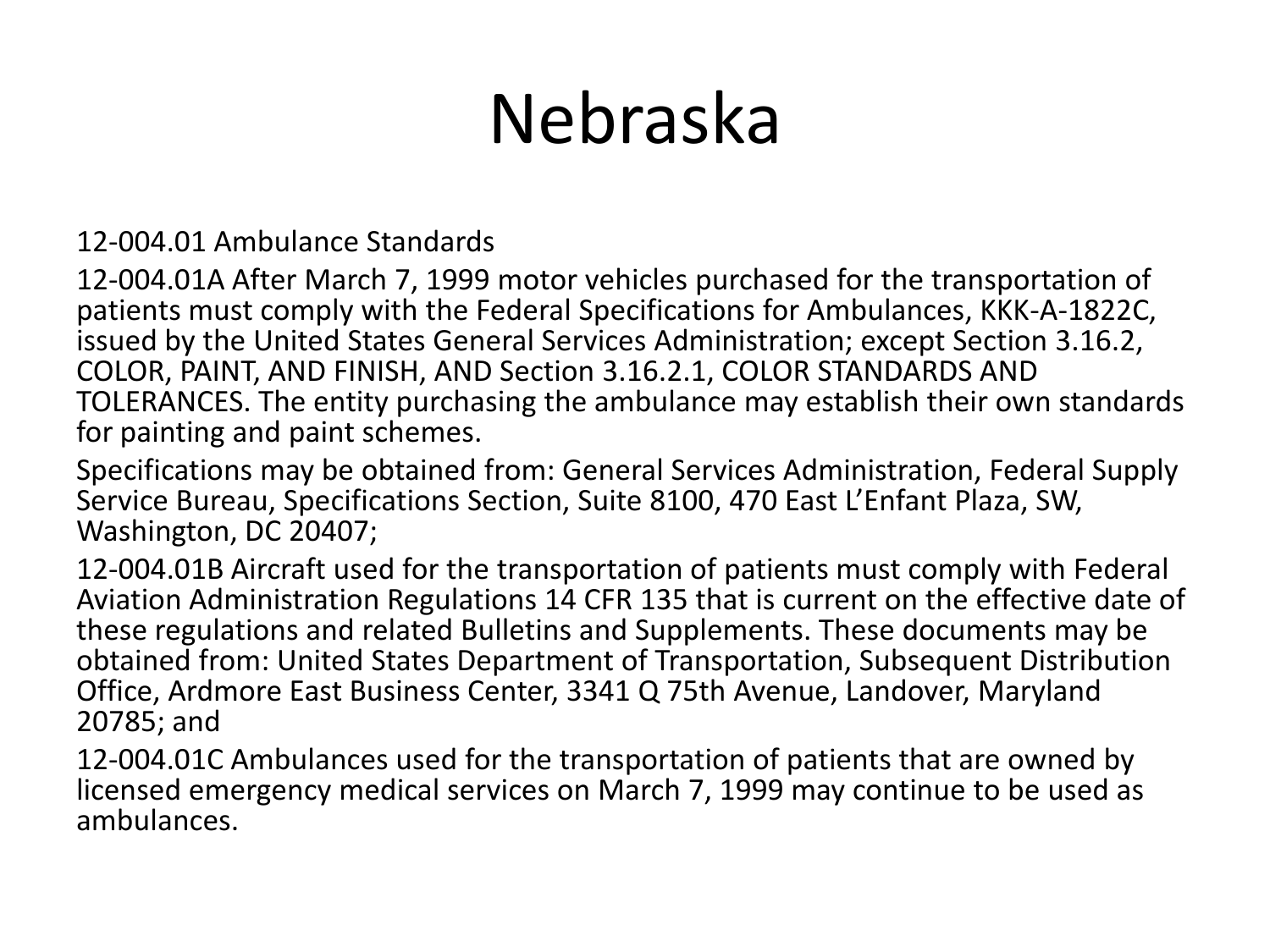## North Dakota

- **33-11-01.2-13. Ground ambulance service vehicle requirements.**
	- 1. All ground ambulances must have a vehicle manufactured to be an ambulance.

2. All ground ambulance service vehicles must be equipped with a siren and flashing lights as described for class A emergency vehicles in subsection 2 of section 39-10-03 of the North Dakota Century Code.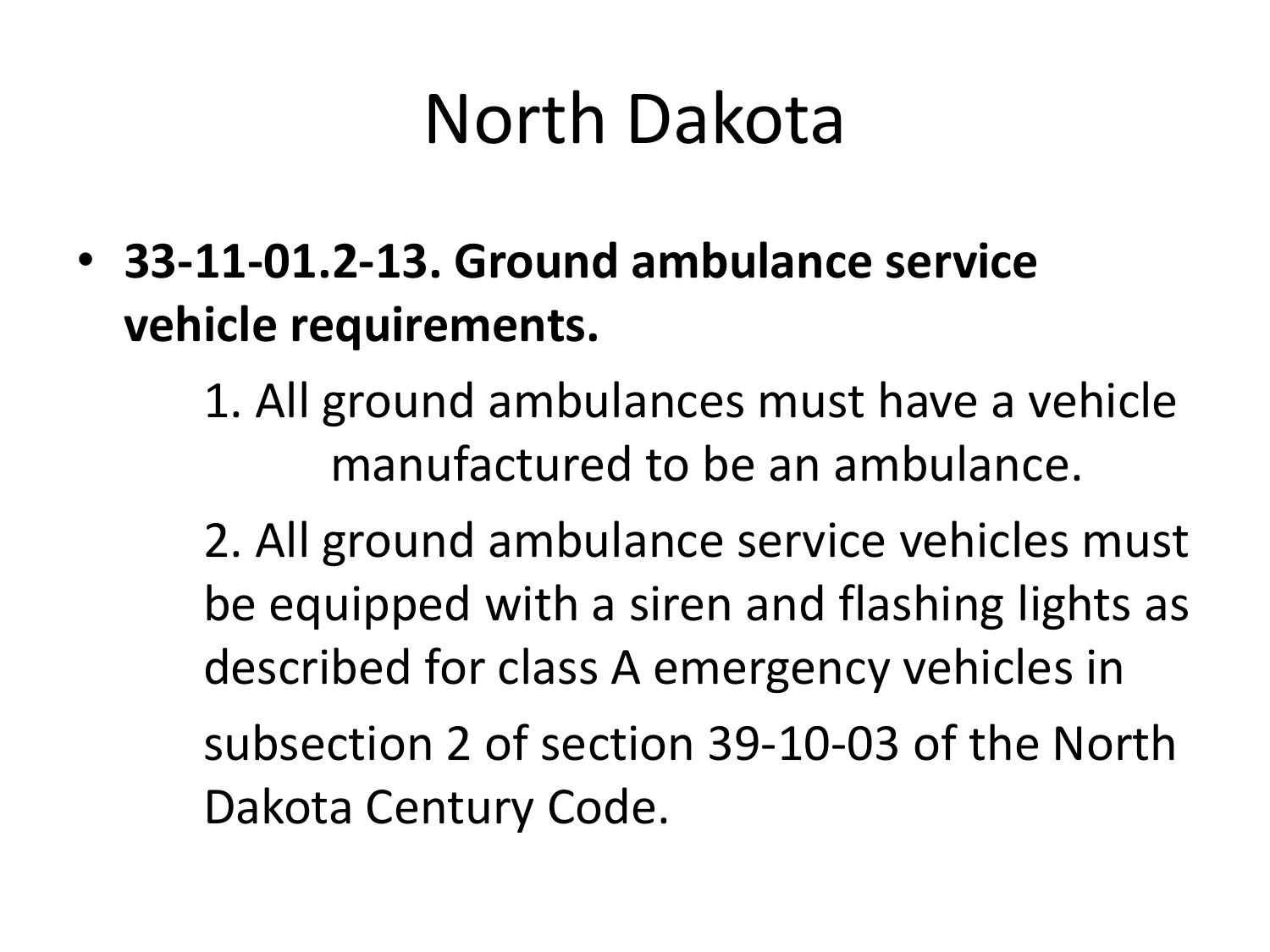### South Dakota

• **44:05:04:01. Types of permitted vehicles.** Any vehicle that meets federal KKK specifications when manufactured may be used as a ground ambulance if the vehicle is equipped according to SDCL [32-31-4](http://legis.state.sd.us/statutes/DisplayStatute.aspx?Type=Statute&Statute=32-31-4):

> **Source:** 2 SDR 26, effective October 9, 1975; 6 SDR 93, effective July 1, 1980; 20 SDR 204, effective June 9, 1994; 34 SDR 201, effective January 31, 2008.

**General Authority:** SDCL [34-11-5.](http://legis.state.sd.us/statutes/DisplayStatute.aspx?Type=Statute&Statute=34-11-5)

**Law Implemented:** SDCL [34-11-5.](http://legis.state.sd.us/statutes/DisplayStatute.aspx?Type=Statute&Statute=34-11-5)

32-31-4. Speed limits inapplicable under specified conditions. The speed limit set out in §§ 32-25-1.1 to 32-25-17, inclusive, does not apply to any authorized emergency vehicle responding to an emergency call if the driver sounds an audible siren or air horn or both or displays flashing, oscillating, or rotating beams of red light or combinations of red, blue, or white light visible one hundred eighty degrees to the front of the vehicle. The lights shall be capable of warning the public of the presence of an emergency vehicle under normal atmospheric conditions. The speed limit set out in §§ 32-25-1.1 to 32-25-17, inclusive, does not apply to authorized emergency vehicles operated by law enforcement officers who are measuring the speed of other vehicles by use of the emergency vehicle speedometer. Moreover, the driver of an ambulance who has been certified pursuant to § 34-11-6 may operate the emergency vehicle in excess of the speed limit without audible signals while operating outside the city limits of a municipality.

34-11-5. Rules relating to operation of ambulance services--Hardship exemptions. The Department of Public Safety may adopt rules pursuant to chapter 1-26 relating to the operation of ambulance services including patient care, personnel, medical and maintenance equipment, sanitary conditions, and necessary supplies. Each operator shall comply with all rules established pursuant to this section by the licensing agency unless exempted due to extreme hardship as determined by departmental rule.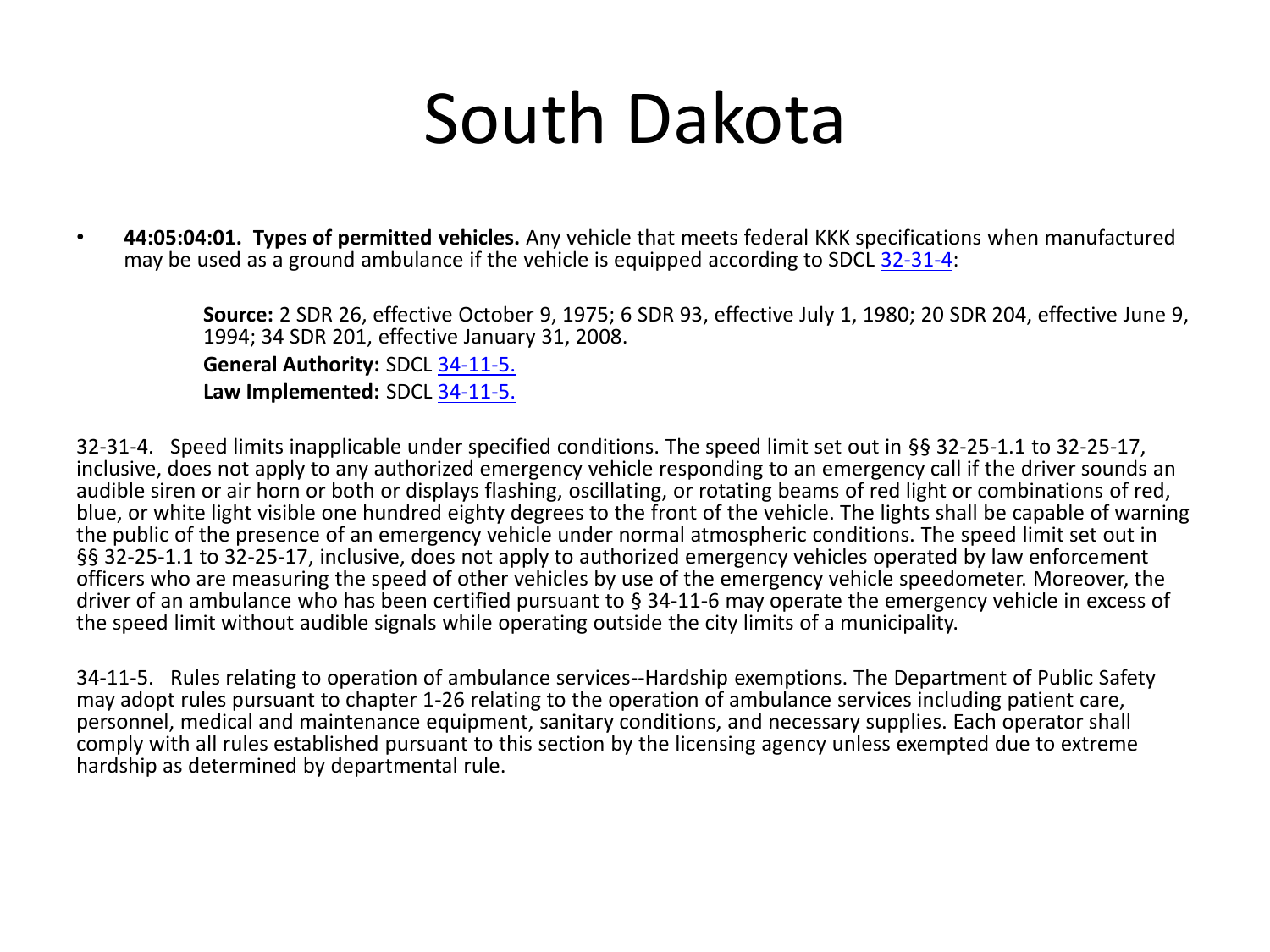### Minnesota

#### **Subp. 2. Compliance with General Services Administration standards.**

Land ambulances that comply with the standards issued by the General Services Administration in Federal Specification KKK-A-1822 A for Emergency Medical Care Surface Vehicle dated April 1, 1980, with the exception of sections 3.14, 3.15, and 3.16, are deemed to comply with the standards contained in subparts 1, 3, and 4.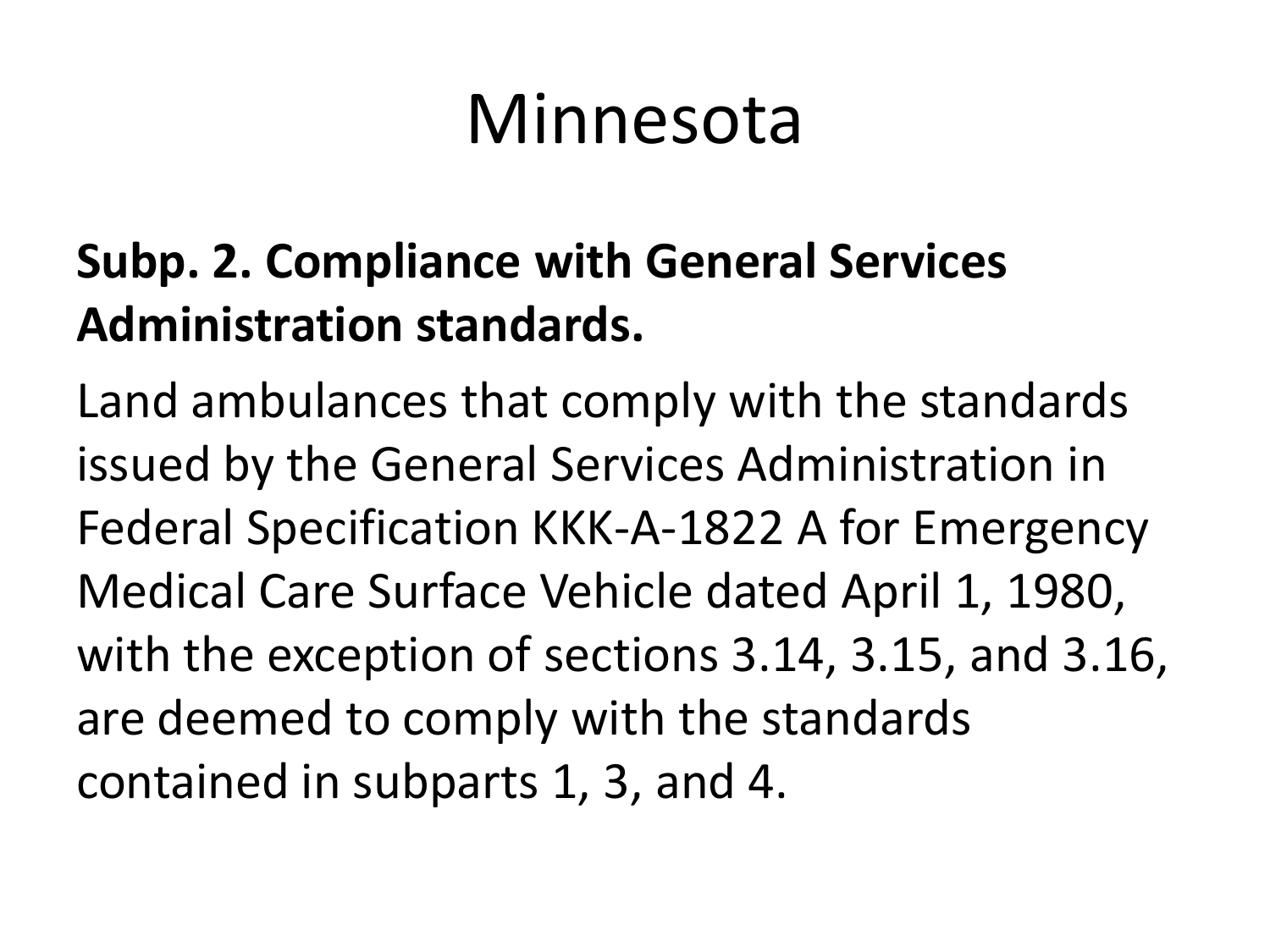#### Iowa

"Ambulance" means any privately or publicly owned ground vehicle specifically designed, modified, constructed, equipped, staffed and used regularly to transport the sick, injured or otherwise incapacitated.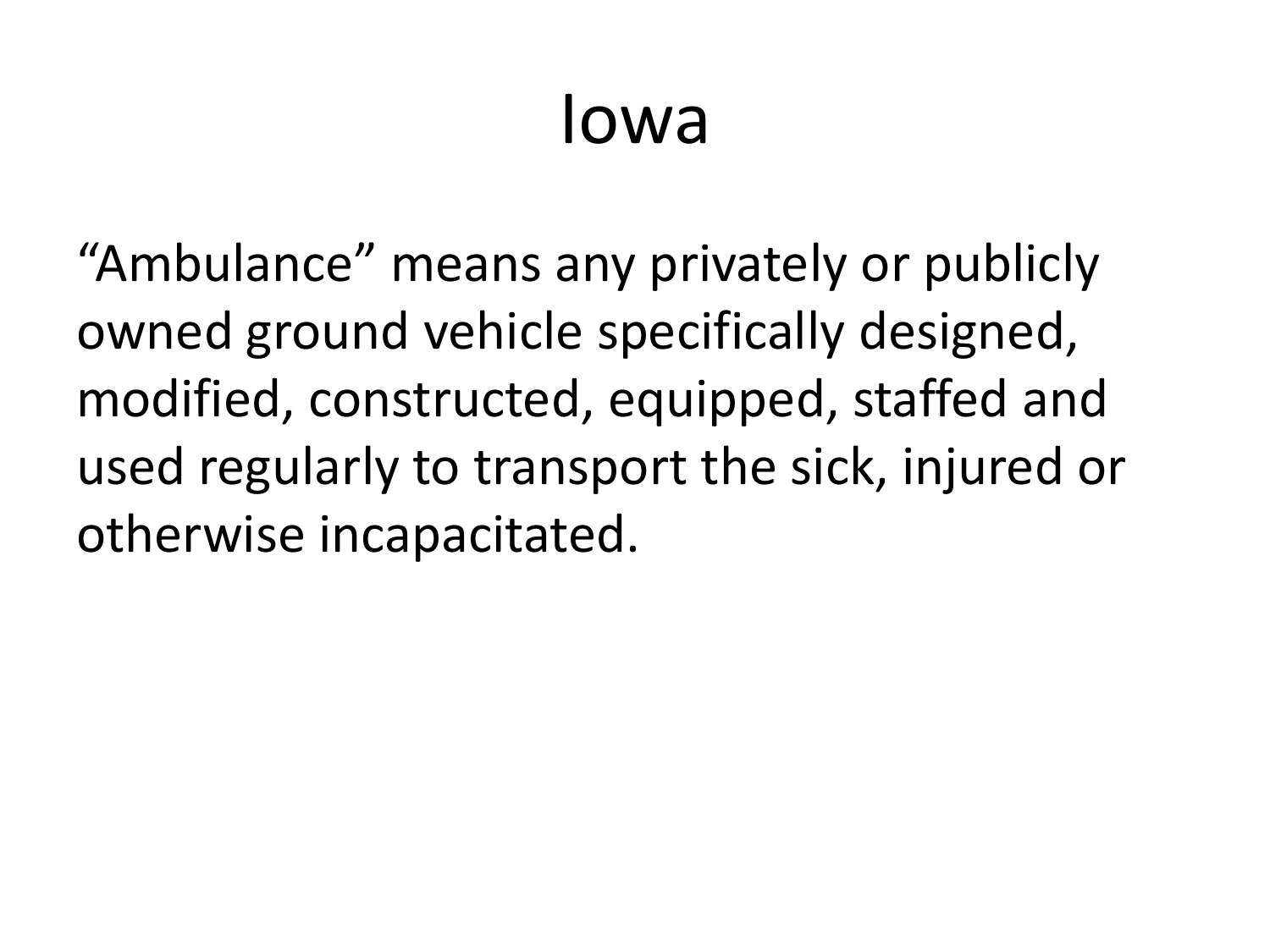#### Iowa

**132.8(4)** Equipment and vehicle standards. The following standards shall apply: *a.* Ambulances placed into service after July 1, 2002, shall meet, as a minimum, the National Truck and Equipment Association's Ambulance Manufacture Division (AMD) performance specifications.

*b.* All EMS service programs shall carry equipment and supplies in quantities as determined by the medical director and appropriate to the service program's level of care and available certified EMS personnel and as established in the service program's approved protocols.

*c.* Pharmaceutical drugs and over-the-counter drugs may be carried and administered upon completion of training and pursuant to the service program's established protocols approved by the medical director.

*d.* All drugs shall be maintained in accordance with the rules of the state board of pharmacy examiners.

*e.* Accountability for drug exchange, distribution, storage, ownership, and security shall be subject to applicable state and federal requirements. The method of accountability shall be described in the written pharmacy agreement. A copy of the written pharmacy agreement shall be submitted to the department.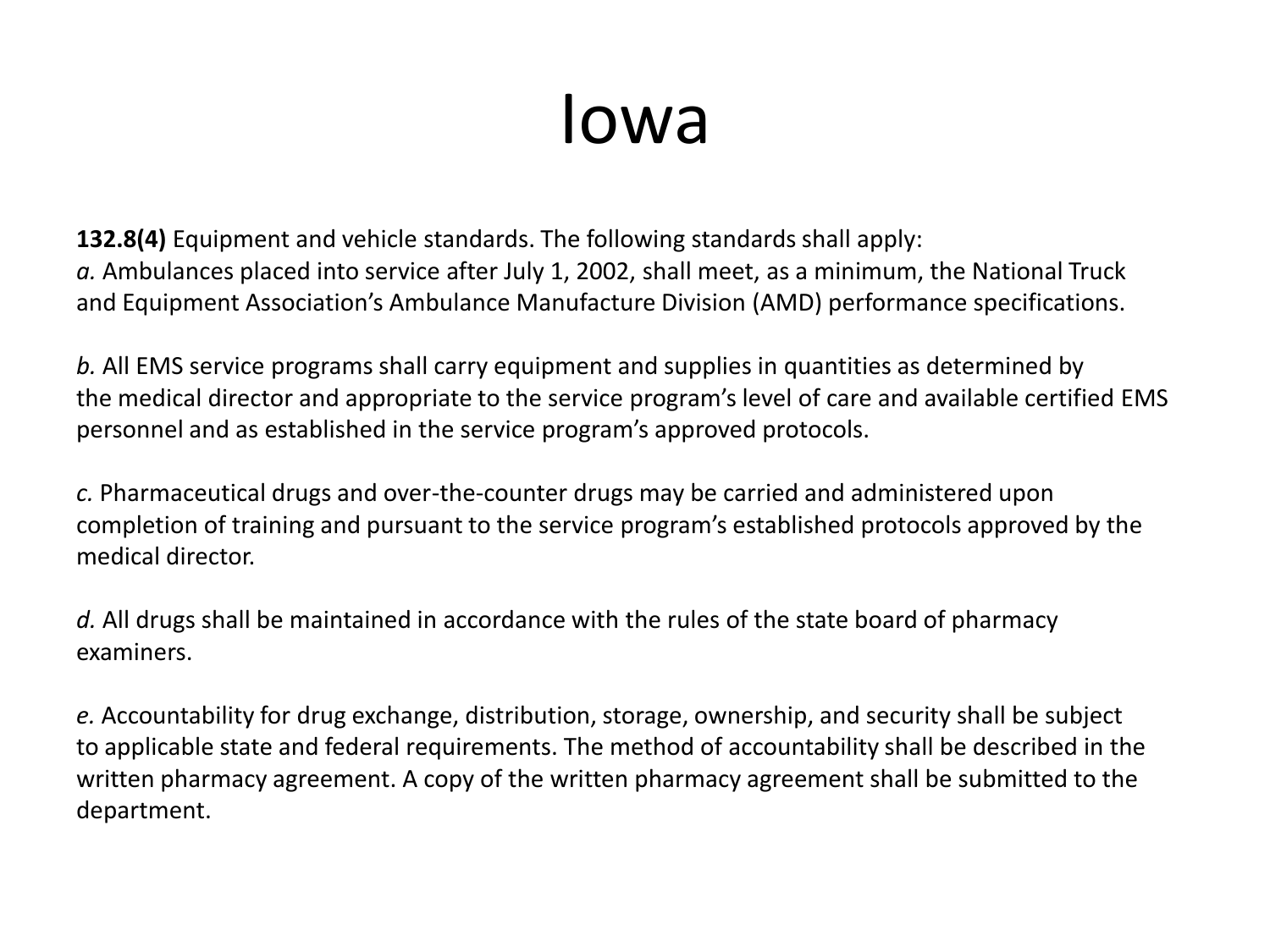# Illinois

#### **Section 515.830 Ambulance Licensing Requirements**

a) Vehicle Design

1) Each new vehicle used as an ambulance shall comply with the criteria established by the U.S. General Services Administration's Specification for Ambulance (KKK-A-1822F), with the exception of Section 3.16.2, Color, Paint and Finish.

2) *A licensed vehicle* shall be exempt *from subsequent vehicle design standards or specifications required by the Department* in this Part, *as long as said vehicle is continuously in compliance with the vehicle design standards and specifications originally applicable to that vehicle, or until said vehicle's title of ownership is transferred*. (Section 3.85(b)(8) of the Act)

3) The following requirements listed in Specification KKK-A-1822F shall be considered mandatory in Illinois even though they are listed as optional in that publication:

- A) 3.7.7.1 Each vehicle will be equipped with either a battery charger or battery conditioner (see 3.15.3 item 7).
- B) 3.8.5.2 Patient compartment checkout lights will be provided (see 3.15.3 item 9).
- C) 3.12.1 An oxygen outlet will be provided above the secondary patient (see 3.15.4 M9).
- D) 3.15.4M3 Electric clock with sweep second hand will be provided.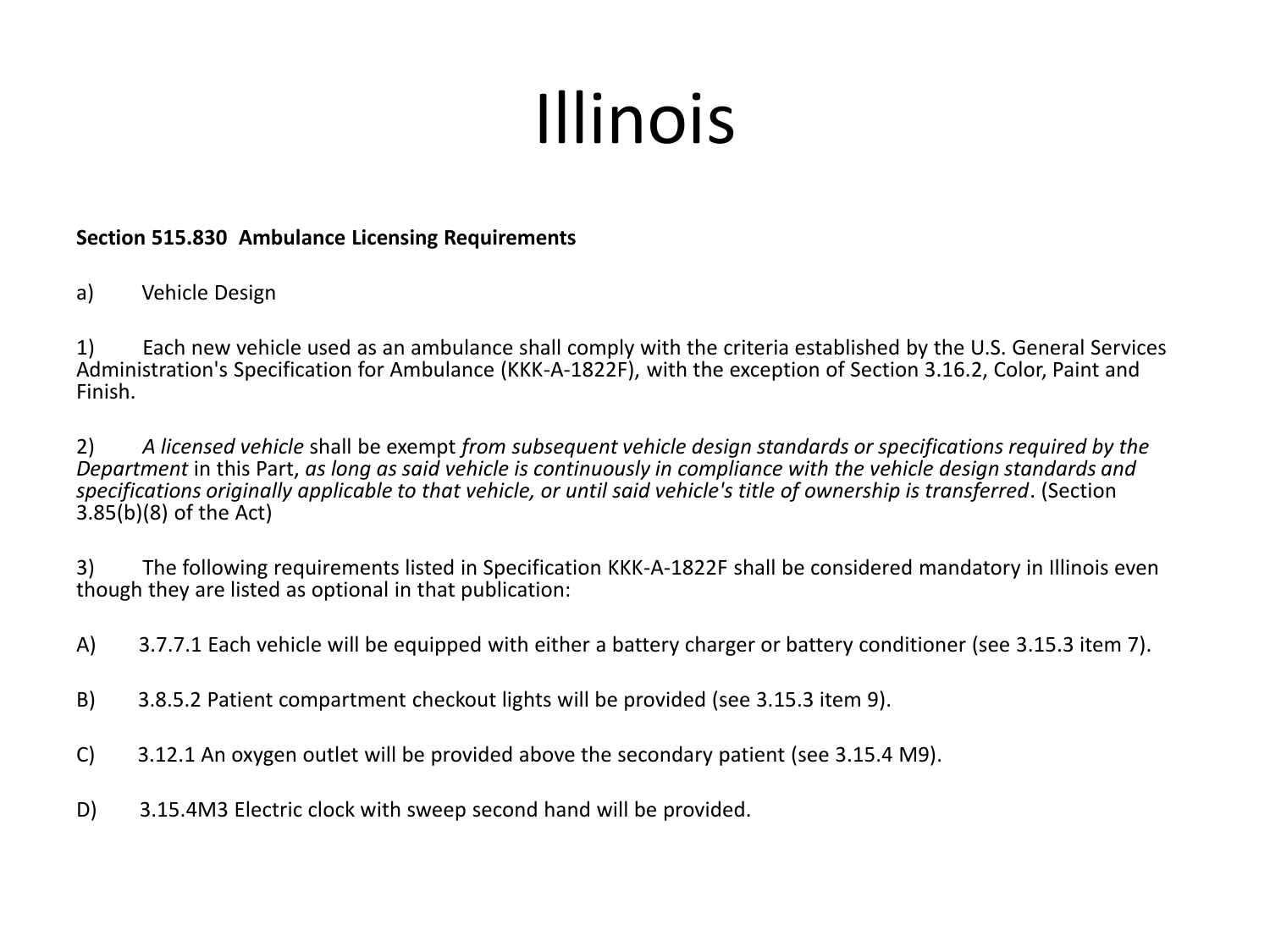# Michigan

(d) "Ground ambulance" means a vehicle that complies with design and structural specifications, as defined in these rules, and is licensed as an ambulance to provide transportation and basic life support, limited advanced life support, or advanced life support.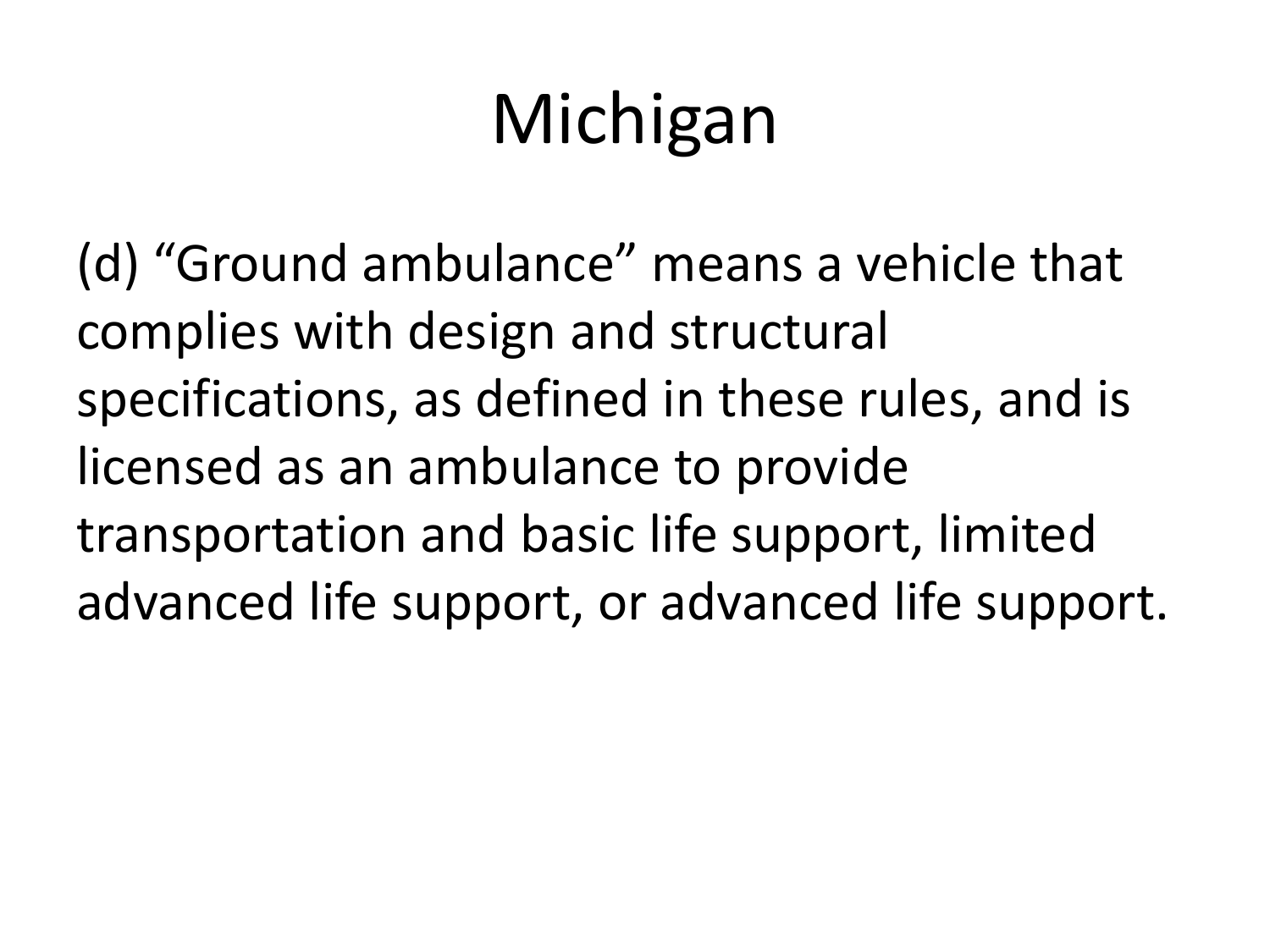## Michigan

R 325.22181 Ground ambulance; requirements.

Rule 181. (1) An ambulance operation shall maintain the manufacturer's certificate of compliance on file at the time of application to the department for licensure of each ground ambulance. The certificate of compliance shall be executed by the final manufacturer of each ground ambulance and be on a form prescribed by the department.

(2) The manufacturer of a ground ambulance executing a certificate of compliance shall comply with the ambulance structural and mechanical specifications in compliance with federal (KKK) standards, excluding the paint scheme, that were in effect at the time of manufacture and shall maintain test data demonstrating compliance. Once licensed for service, an ambulance shall not be required to meet later modified state vehicle standards during its use by the ambulance operation that obtained the license. (3) A ground ambulance referred to in subrule (2) of this rule shall not be modified to alter its original design upon which the certificate of compliance was based, unless a new certificate is issued verifying that the modifications have not altered the integrity of the vehicle.

(4) The patient compartment of a ground ambulance that has met applicable federal standards at the time of manufacture may be remounted on to a different chassis by a qualified vehicle modifier as designated by the chassis manufacturer. A new manufacturer's certificate of compliance shall be issued that identifies the new vehicle identification number and demonstrates compliance with KKK standards in accordance with subrule (2) of this rule.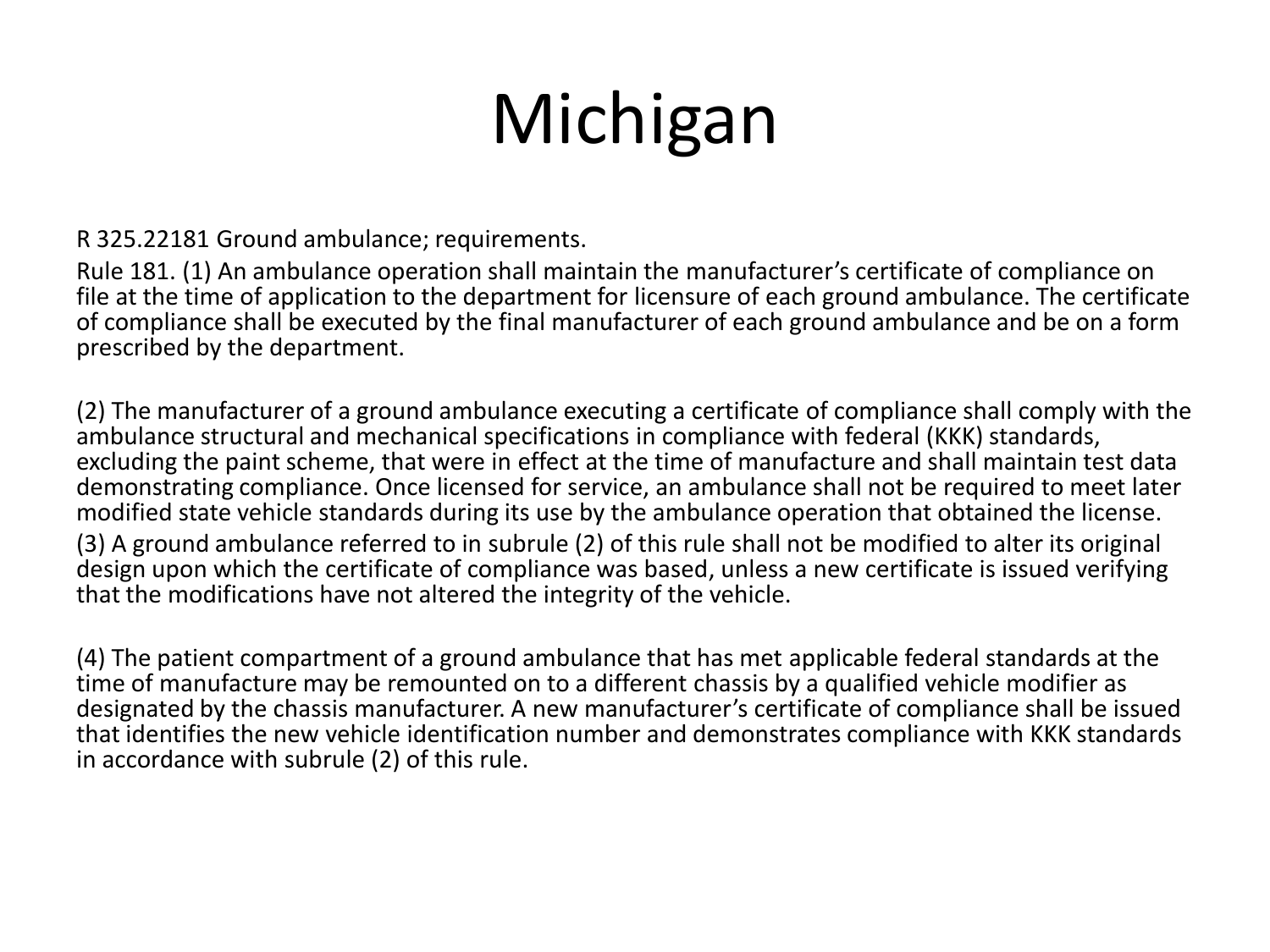## Indiana

Sec. 3. (a) All land ambulances shall meet or exceed the following minimum performance characteristics:

(1) Vehicle brakes shall be of the heavy-duty power assist type.

(2) Parking brake shall hold vehicle when engaged.

(3) The vehicle engine shall be a six (6) or eight (8) cylinder internal combustion, liquid cooled engine that meets ambulance chassis manufacturer's standard horsepower/displacement requirements.

(4) The fully loaded vehicle shall be capable of a sustained speed of at least sixty-five (65) miles per hour over dry, level, or hard-surfaced roads.

(5) The vehicle transmission shall have a minimum of three (3) forward gears and one (1) reverse gear. Automatic transmission is required.

(6) The steering system shall be:

(A) the manufacturer's recommended design; and be *[sic]*

(B) power assisted.

(7) Shock absorbers shall be of the heavy-duty, double action type.

(8) Tires shall meet the manufacturer's standards for the gross vehicle weight of the vehicle. Retread tires shall not be used on ambulances. No tire shall:

(A) display exposed tire cord; or

(B) have tread depth less than two thirty-seconds (2/32) on back tires and four thirty-seconds (4/32) on front tires spaced equally around the tire, with no visible defects.

(b) All land ambulances shall meet or exceed the following minimum physical characteristics:

(1) The overall width of the vehicle shall be a minimum of seventy-five (75) inches and shall…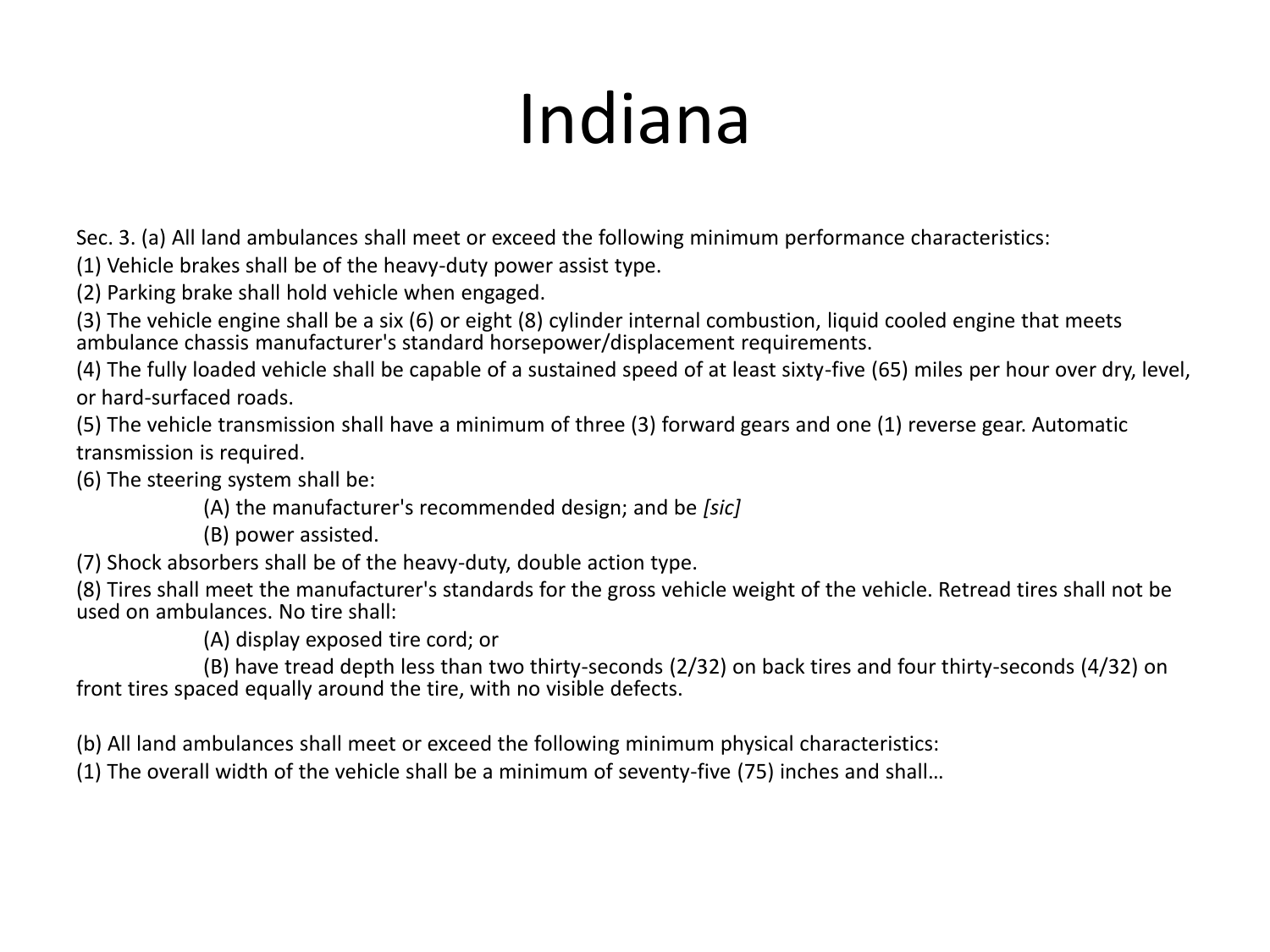### Kansas

#### **109-2-8 Standards for type I, type II, type IIA, and type V ground ambulances and equipment.**

(a) Each ambulance shall meet the vehicle and equipment standards that are applicable to that class of ambulance. (b) Each ambulance shall have the ambulance license prominently displayed in the patient compartment. (c) The patient compartment size shall meet or exceed the following specifications:

(1) Headroom: 60 inches; and

(2) length: 116 inches.

(d) Each ambulance shall have a heating and cooling system that is controlled separately for the patient and the driver compartments. The air conditioners for each compartment shall have separate evaporators.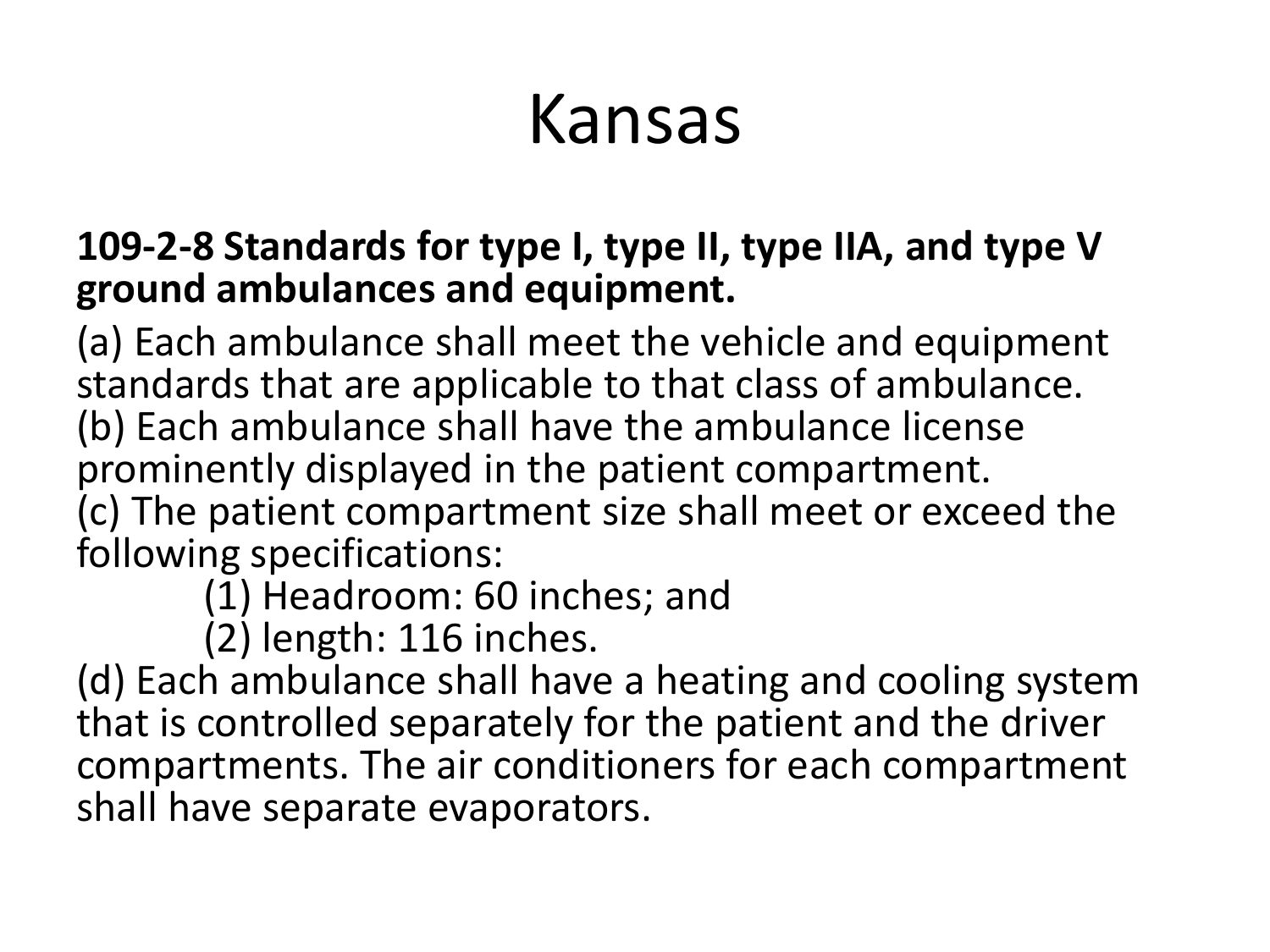## Wisconsin

#### **Subchapter II—Vehicle Standards**

- Trans 309.09 Patient compartment interior dimensions.
- Trans 309.10 Doors.
- Trans 309.11 Bumpers, steps and stepwells.
- Trans 309.12 Tires and wheels.
- Trans 309.13 Batteries.
- Trans 309.14 Environmental climatic equipment.
- Trans 309.15 Exterior ambulance lighting.
- Trans 309.16 Interior ambulance lighting.
- Trans 309.17 Siren and public address system.
- Trans 309.18 Communications.
- Trans 309.19 Lettering and markings on ambulances.
- Trans 309.20 Smoking in ambulances.

#### **Subchapter III—Equipment Standards**

- Trans 309.21 Stretchers, cots and restraints.
- Trans 309.22 Suction aspirator system.
- Trans 309.23 Oxygen equipment.
- Trans 309.24 Medical and surgical equipment.
- Trans 309.25 Standard mandatory miscellaneous equipment.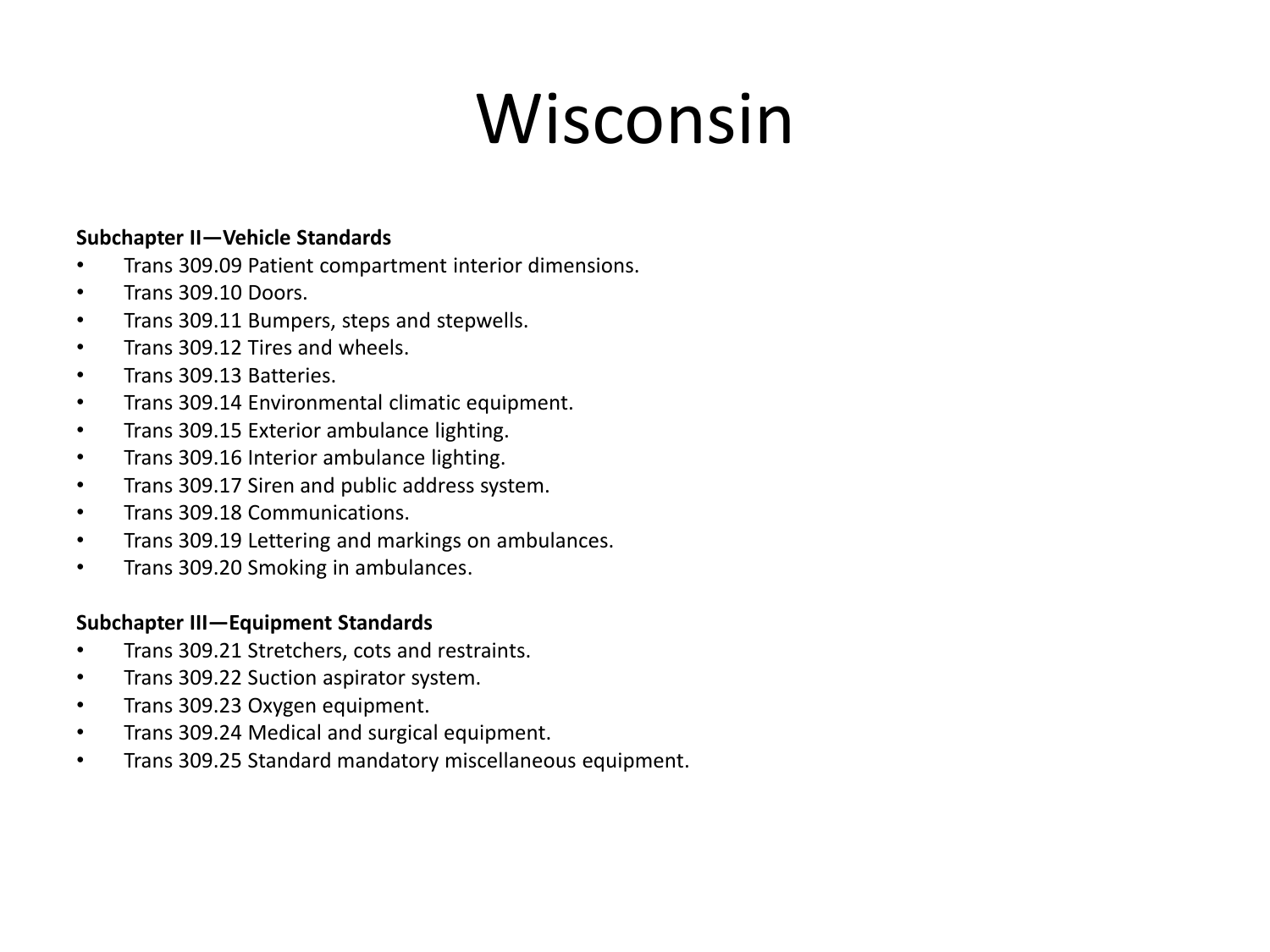## Wisconsin

**(3)** (a) This chapter shall be construed by the department to reasonably effectuate the legislative purpose of promoting safe, efficient emergency transportation for the sick, injured and disabled.

(b) Vehicles subject to the standards and specifications prescribed in the chapter are also subject to any other administrative rule or statute governing motor vehicle design, construction or equipment. Unless the express terms or context requires otherwise, this chapter shall be construed as supplementing rather than conflicting with other such statutes or administrative rules.

(c) This chapter prescribes minimum standards applicable to all ambulances subject to inspection under s. 341.085, Stats. Ambulance service providers may exceed these minimum standards. Also, some ambulances may be subject to higher or more restrictive standards imposed as conditions for receiving federal assistance in connection with the acquisition of ambulance vehicles and equipment. Ambulance service providers are responsible for complying with all conditions and requirements, including those related to color and marking, contained in federal assistance grants or agreements.